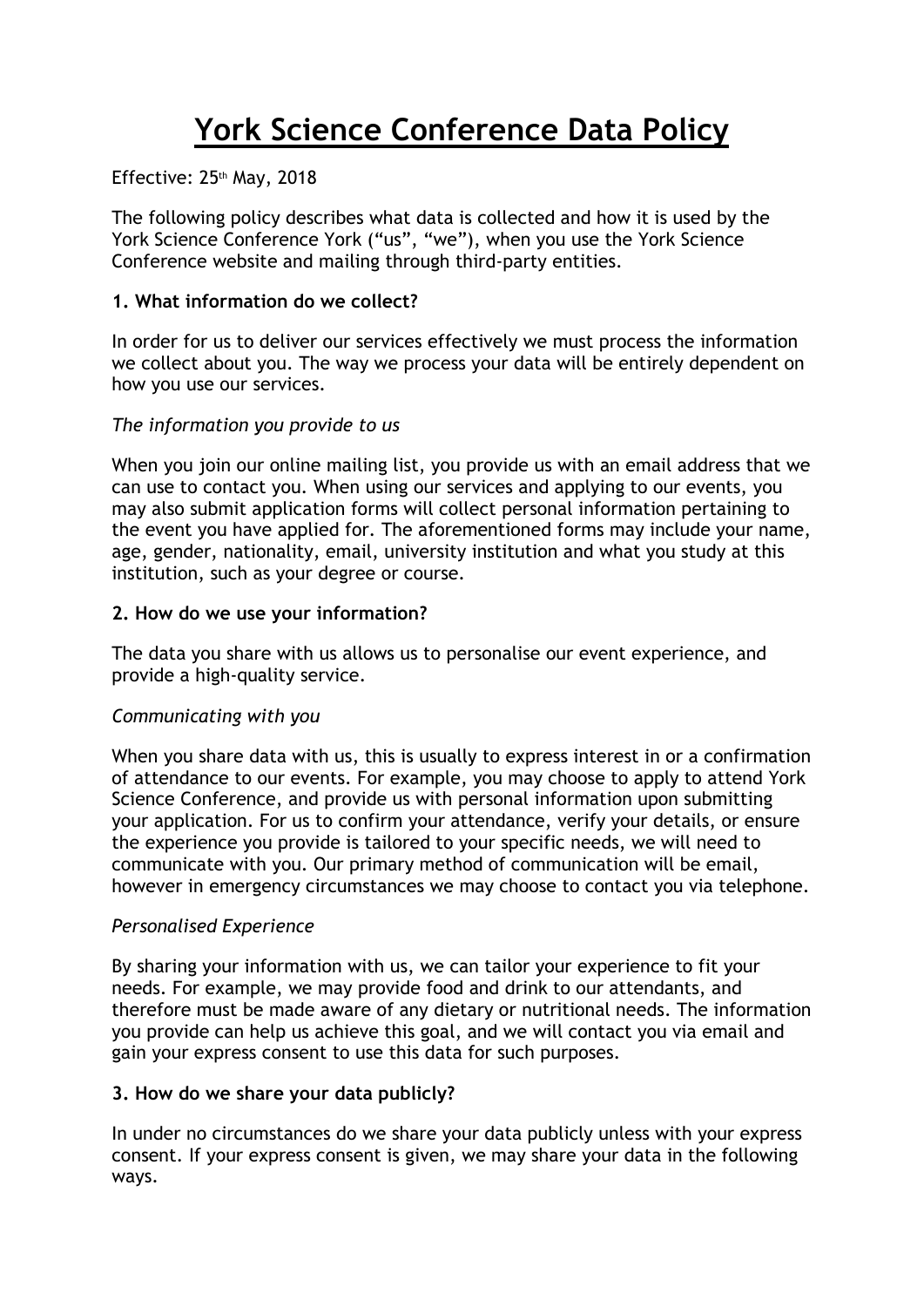## *Public Information and Advertising*

If you take a significant public facing role in the organisation of our events, we make publicise some information about you. This may include a short biography and photograph on our website or social media pages. Alternatively, our photographers with express permission may take pictures of you during our events and publicise them on our website and social media pages.

## *Shared with third-parties*

In no instance will we share your data with a third-party actor without express consent.

## **4. What is our legal basis for collecting your data?**

## *Consent*

The collection of our data is entirely dependent on your express consent, and you may choose to opt-out from our data collection services by opting out of our service.

## *Legitimate Interests*

In order to deliver our services effectively, we store data which allows us to deliver a tailored and high-quality experience. We therefore only store relevant data, and never ask for data which is not absolutely necessary for achieving this aim.

## **5. How can you exercise your rights under GDPR?**

Under the General Data Protection Regulation coming into force on May 25th 2018, EU citizens have a number of rights in relation to the process, storage and use of their data. These include:

- Right of Access
- Right of Information
- Right of Rectification
- Right of Erasure
- Right to Object
- Right to Avoid Profiling
- Right to Data Portability
- Right to Restrict Processing

For more information concerning your rights under GDPR, refer to: [https://ico.org.uk/for-organisations/guide-to-the-general-data-protection](https://ico.org.uk/for-organisations/guide-to-the-general-data-protection-regulation-gdpr/individual-rights/)[regulation-gdpr/individual-rights/](https://ico.org.uk/for-organisations/guide-to-the-general-data-protection-regulation-gdpr/individual-rights/)

You can exercise these rights by contacting our Chief Operating Officer at info@yorkscienceconference.com

## **6. Data and Retention and Deletion**